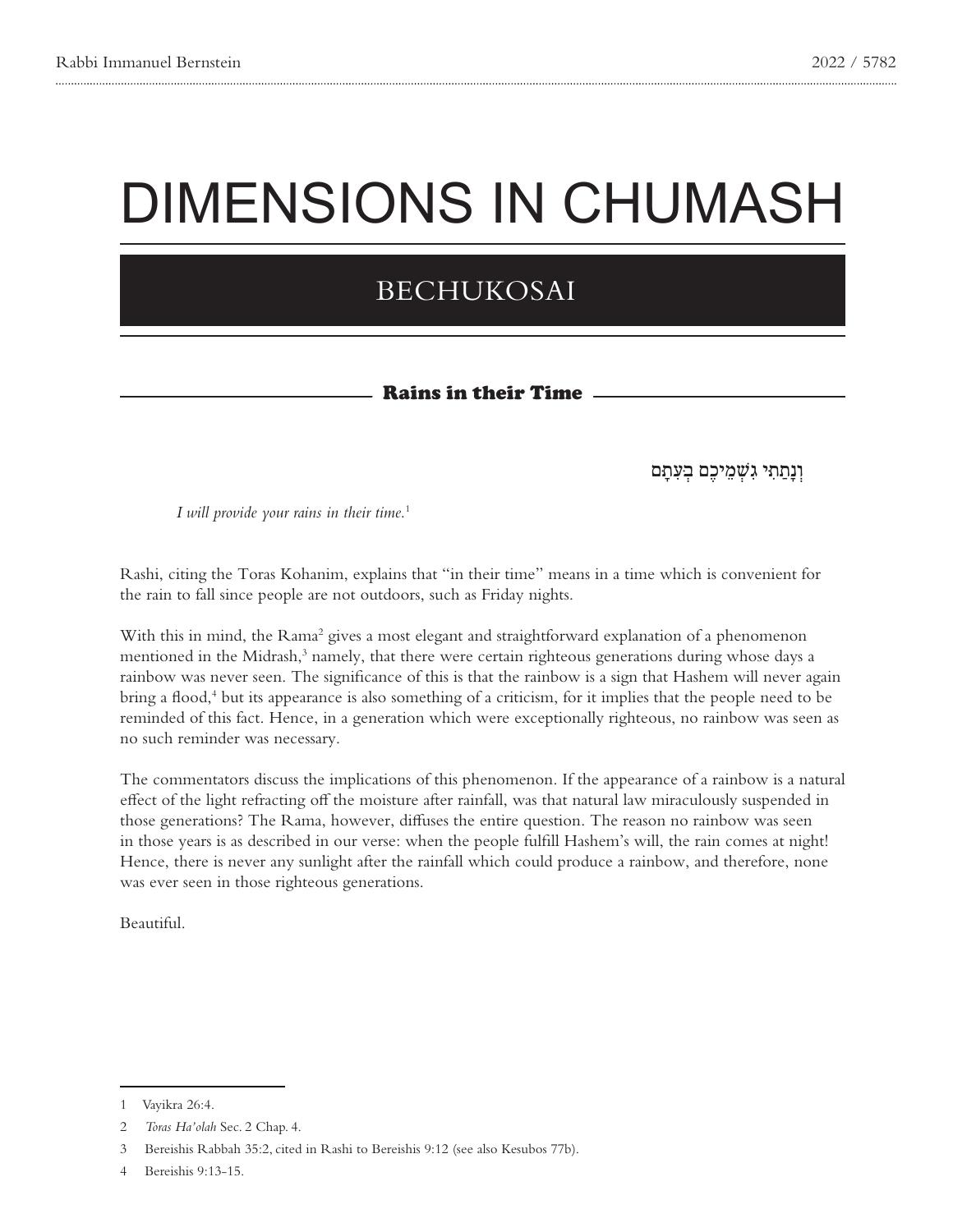וְ שָ ׁבַ רְ תִ ּי אֶ ת גְ ּאוֹן עֻזְ ּכֶם

*I* will break the pride of your might.<sup>5</sup>

The Toras Kohanim on our verse records a dispute among the sages as to what this curse is referring to:

- $\triangleright$  The first opinion explains that the reference is to the destruction of the Beis Hamikdash, citing a verse from Yechezkel which explicitly refers to the Beis Hamikdash as "ר גאון עוזכם" the pride of your strength."
- $\triangleright$  R' Akiva states that the reference is to the mighty among Israel, such as Yoav, son of Zeruiah, and his colleagues.

R' Akiva's specific choice of Yoav ben Zeruiah as representing the mighty among Israel is somewhat puzzling. Yoav was a general in King David's army many centuries before R' Akiva's time. Why was he named as an individual through whom this curse was fulfilled?

R' Reuven Margoliyos<sup>6</sup> suggests that, with these words, R' Akiva was not actually talking about Yoav, but someone who lived in his own time.

Yoav, David's general, was initially a completely righteous person. Tragically, however, he subsequently soured to the point where he even killed the innocent Amasa.<sup>7</sup> Closer to R' Akiva's time there was another such individual, Shimon Bar Kochba. Initially a fully righteous person, he led the revolt against Rome with the full support and endorsement of R' Akiva. However, at a certain stage, he too fell from that level, culminating in the killing of his uncle, the sage R' Elazar Hamodai. This marked the beginning of the downfall of the Bar Kochba revolt, which ultimately ended in crushing defeat, the death of Bar Kochba himself and further persecution of the Jewish people under Roman rule.

It was this tragic situation that R' Akiva was lamenting in his comment regarding our verse. However, to openly eulogize the leader of the revolt against Rome would itself be taken as an act of rebellion. Therefore, R' Akiva chose an individual from ancient history whose life story and trajectory mirrored that of Bar Kochba. In this way, he was able to give full expression to the grief and disappointment that had occurred in his time, naming a figure from Israel's past, but with all those present fully aware of whom he was referring to.

<sup>5</sup> Vayikra 26:19.

<sup>6</sup> Olelos, chap. 15.

<sup>7</sup> See Shmuel II chap. 20.